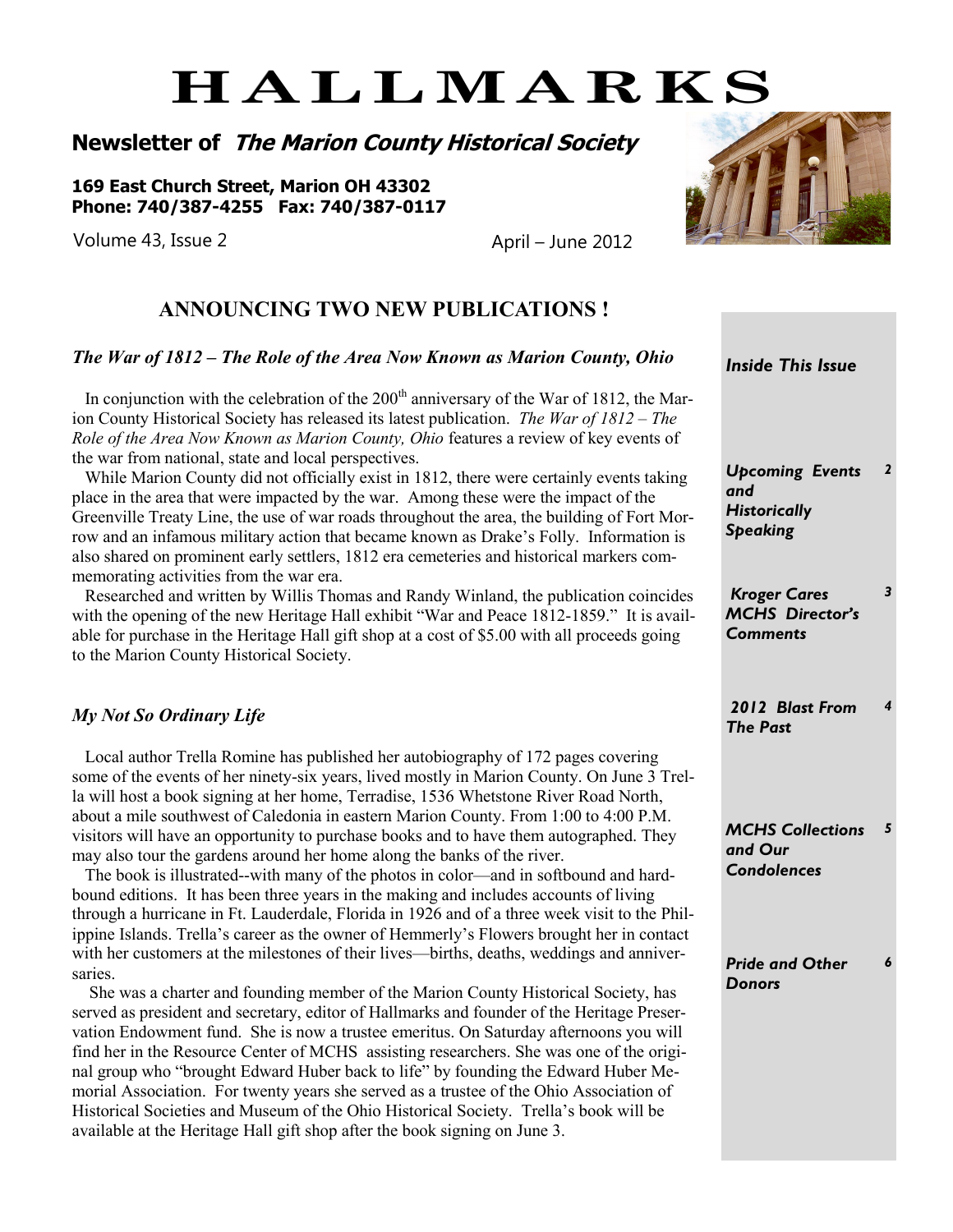## **SAVE THESE DATES! WHAT'S HAPPENING AT HERITAGE HALL & BEYOND**

#### **Museum Offices open Monday through Friday 9-4 Museum Open Sat. –Sun. 1-4 PM, March-April**

**June 7, Thurs.:** program meeting with Josh Mann on the Evolution of Ohio Military Uniforms , 7 PM , auditorium **June 12, Tues.:** Executive committee: 4 PM, auditorium **June 19, Tues.:** Board meeting, 4 PM, auditorium **June 22-23:** Celebrate Summer Pre-1950 Car Extravaganza, Fri. evening at the Palace Theater Pavilion and all day Saturday in downtown Marion

**July 02 – July 07** : Marion County Fair, Seiter/Wilhelm Log Cabin activities and bake sale, hands-on history **July 05, Thurs.:** Blast from the Past, for youth ages 8-12 **July 10,Tues:** Executive Committee: 4 PM, Auditorium **July12, Thurs.:** Blast from the Past, for youth ages 8-12 **July 19, Thurs.:** Blast from the Past, for youth ages 8-12 **July 17, Tues.:** Board Meeting 7 PM **July 26, Thurs.:** Blast from the Past, for youth ages 8-12

# *Historically Speaking*

**Aug. 14, Tues.:** Executive Committee: 4 PM, Auditorium **August 19, Sun.:** Claridon Prairie tour, meet at Prairie marker 1 PM, near intersection of 98 and 309 **Aug.16, Tues.:** Board Meeting, 7 PM Auditorium **August 26 , Sun:** Trella Romine Prairie Preserve Tour, meet at Blockhouse marker 1 PM, SR 203 & 739

**Sept. 06, 07, 08:** Popcorn Festival, museum open extended hours of 12-6 PM

Sept. 18, Tues.: Discussion group at 10 AM, Underground Café TRECA

**Sept.20, Thurs.:** Program meeting, 7PM speaker Rick Finch Director of Fort Meigs

**Sept. 22, Sat.:** War of 1812 event, location to be announced.

**Oct. 08, Monday:** "Rags, Riches, Jewels or Junk" antique appraisal from 3 to 6 PM at Kingston of Marion **Oct. 20, Sat.:** Ham and Bean Supper event, open to membership and public, \$5 per meal and lasts from 4:30-7 PM. to be held at Kingston.



*By Fred Malone, MCHS Board President*

When you think about the President of the United States, you always associate "Hail to the Chief" with the office. Did you ever wonder from where the song came? Originally, "Hail to the Chief" was a poem, written in 1810, by Sir Walter Scott entitled "Lady of the Lake" The lyrics, written by Albert Gamse, were set to music in 1812 by James Sanderson. In 1815, it was first used to honor George Washington and the end of the War of 1812.

 Andrew Jackson was the first living President to have the song used to honor his position in 1829, and it was played at Martin VanBuren's inauguration in 1837. It was officially used at James Polk's inauguration, where after, it became a mainstay to announce the arrival of the President. Polk was not an impressive figure, so some announcement was necessary to avoid the embarrassment of his entering a crowded room unnoticed. At large affairs, the band rolled the drums as they played the march, as a path was cleared for the President.

 Under the term of Harry Truman, the Department of Defense made it the official tribute of the President. Four ruffles and flourishes were added to the beginning of the march to announce the arrival of the President.

 The time is quickly flying by. I have already completed five months of my tenure as MCHS president. The War of 1812 dinner at the Palace Pavilion went very well. The members of the panel did an outstanding job in portraying their historical characters and for a brief time we were transported back to the second war for independence. I cannot say enough about the period dinner prepared and provided by Primrose of Marion. The food was delicious and the presentation was perfect for the time frame we were celebrating. The entire evening would not have been possible without the sponsorship of Primrose, Wilson-Bohannon , Carroll's Jewelers, Modern Woodmen of America, and Shamrock Winery. Thanks again to each and everyone who helped make the event a success.

 MCHS is a vital part of our community. We need your support as members, volunteers, and promoters of the historical society. Please ask your friends, associates and family members to become members of MCHS. Remember, if we don't preserve our past, it will be lost forever.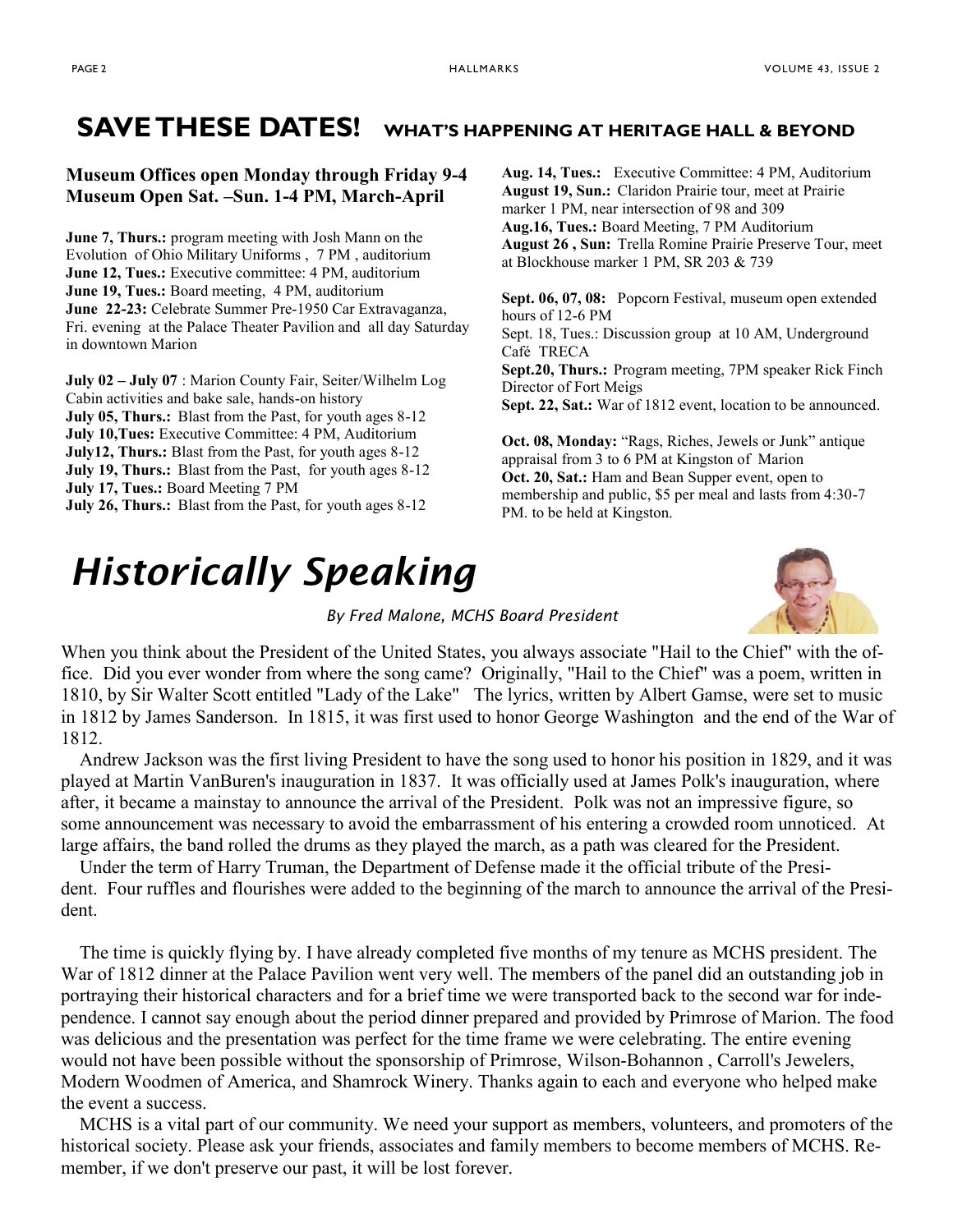# **From The Director's Desk: by Gale E. Martin, Executive Director**

### **Please help MCHS by signing up for Kroger Community Rewards!**

**Kroger has asked that every year those who wish to donate to the Marion County Historical Society sign up for Kroger Community Rewards again in April! If you had already signed up last year, please see the section at the bottom of the page.**

**If you have never participated in the KROGER COMMUNITY REWARDS PROGRAM you need to register your current Kroger Plus card with Kroger online at www.krogercommunityrewards.com first.**

#### **Be sure to have your Kroger Plus card handy when you get online to sign up.**

• Click on **"Sign up today"** to the right, then enter your zip code and click **"search"** 

- Click on the arrow to display the list of stores in your zip code and highlight your favorite store
- Enter your email address and create a password then click **"next"**

Key in your Kroger Plus card number (if it says this card has already been used, please call the number on the back of your card)

Enter the security code, enter in your contact information, then click **"next"**

Verify that your account information is correct. Check box for agreement of the terms and conditions and click **"complete information"**

• Kroger will send a message to the email address that you entered earlier in the process. (this can take up to 15 minutes)

Check your email inbox, open the email from Kroger and click the link or copy it and paste it into your browser.

Sign in; click on the **"click here"** button and then type in your email address and password

Under Kroger Community Rewards section at right, click **"edit Kroger community rewards information"** Find MCHS by typing in the organization number. Ours is **80167**. Click **"search"**.

Please make sure that you click on the circle to the left of the organization name so that it becomes highlighted. Click the **"select your organization".** 

Click the **"save changes"** and scroll over the pages to make sure your information is correct.

#### **If you were already signed up you still need to re-register after April 1. Registrations must be done at krogercommunityrewards.com and all participants must have a valid online account at Kroger.com to participate.**

If you were already enrolled online before the end of April 2012, go to w**ww.krogercommunityrewards.com**, click on **'Columbus"** and click on **"re-enroll"** and follow these steps:

Put in your email address

Put in your password (if you forgot the password, go through the forgot your password step**) Click the "sign in"**

Find MCHS by typing in the organization number. Ours is **80167**. Click **"search"**.

Please make sure that you click on the circle to the left of the organization name so that it becomes

highlighted. Click the **"select your organization".** 

Click the **"save changes"**

# **Thank You for your support!**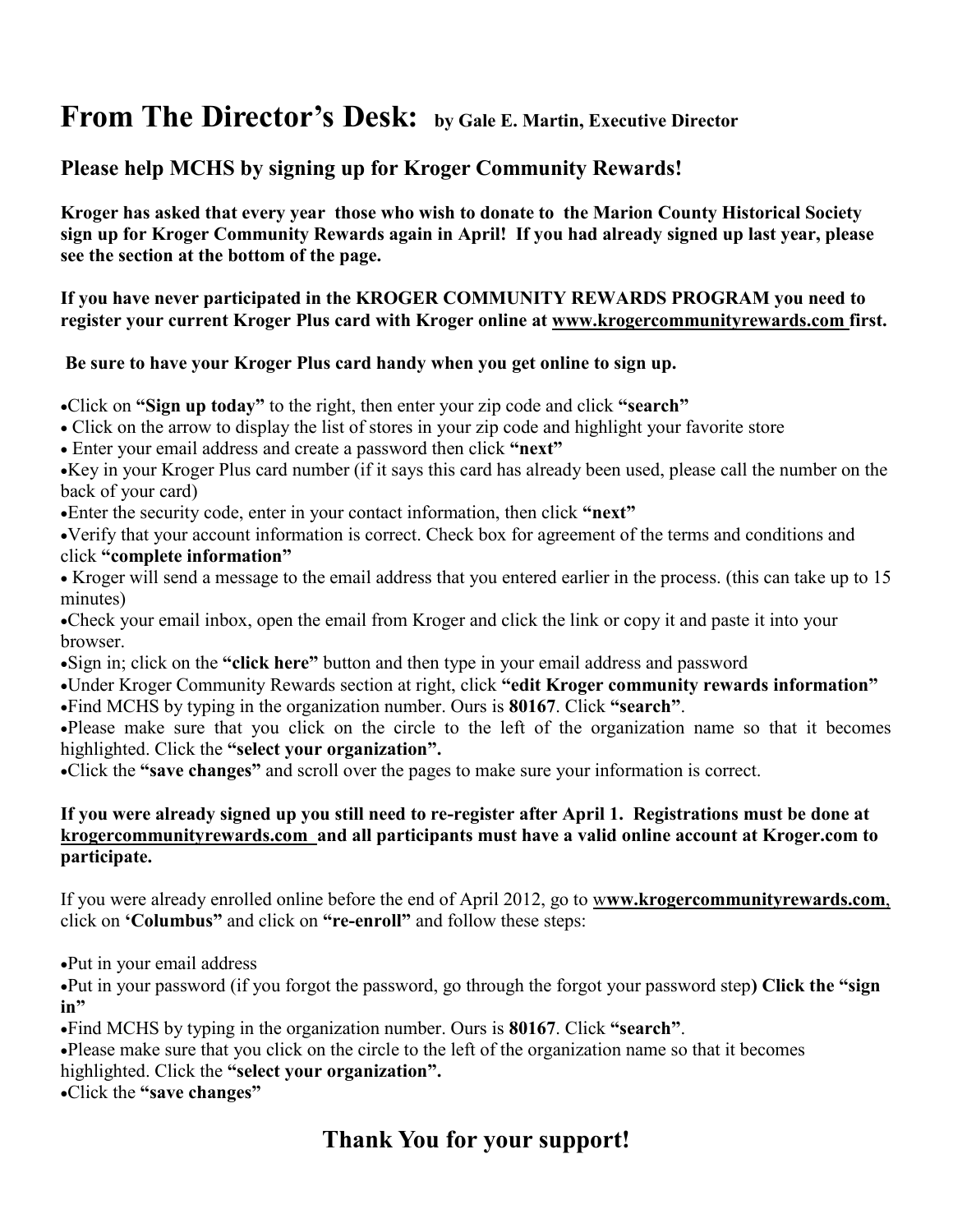### **Blast Returns!**

For the twelfth summer, "Blast from the Past" will once again give kids ages 8-12 an opportunity to learn more about a wide variety of topics all tied to Marion history. Beginning on July 5, and continuing for every Thursday in July, a group of MCHS volunteers will make Heritage Hall and other area venues come alive with fun activities with an educational focus.

On July 5<sup>th</sup>, participants will learn how our ancestors took care of their trash, who the greatest recycler of all time is, and the role pollution has played in our past when "Can You Go Green?" is the program topic.

Travel back 200 years to meet some of the interesting characters who lived in Marion County and Ohio in 1812 on July 12<sup>th</sup> with "Can You Imagine It?" A scavenger hunt in the "War & Peace 1812-1859" exhibit in Heritage Hall will also be part of the fun.

July 19th will find students digging in the dirt as part of "Can You Dig It?" Discovering how archaeologists learn about people who lived in the past by studying items they left behind will take center stage. Marion County's own archaeological dig site will be discussed and some "mystery items" will provide a challenge to the young scientists.

Fun and games that our ancestors took part in will wrap up the Blast programs on July 26<sup>th</sup>. After playing a variety of historical games, students will also learn what the Olympics, the NFL and Major League Baseball all have to do with Marion.

Each session also features a craft activity and a snack related to the topic of the day.

Program flyers with information about Blast from the Past were distributed to all elementary schools in Marion County as well as several other sites.

Morning sessions will be held from 9:30-11:30 and afternoon sessions from 1:00-3:00. All programs are free, but pre-registration is required. For more information, or to register, call Heritage Hall at 740-387-4255.

#### **2012 "BLAST FROM THE PAST" REGISTRATION FORM**

| <u>Child's First &amp; Last Name</u>                                                                                                                                                                                                                        | <b>AM/PM</b><br><u>Age</u><br>Session? | Allergies or Medical Conditions? |       |
|-------------------------------------------------------------------------------------------------------------------------------------------------------------------------------------------------------------------------------------------------------------|----------------------------------------|----------------------------------|-------|
| Caregiver's Name                                                                                                                                                                                                                                            | Two Phone Numbers                      | Address                          |       |
| Doctor's Name                                                                                                                                                                                                                                               | Phone                                  | Dentist's Name                   | Phone |
| I agree to release from all liability and hold harmless the Marion County Historical Society, its employees and Board of Direc-<br>tors for any accident or injury that may occur to my child while participating in the 2012 Blast from the Past programs. |                                        |                                  |       |
|                                                                                                                                                                                                                                                             |                                        | Date: ___________                |       |
| MAIL THIS FORM TO: The Marion County Historical Society, 169 E. Church Street, Marion, OH 43302                                                                                                                                                             |                                        |                                  |       |

Questions or to register by phone: 740-387-4255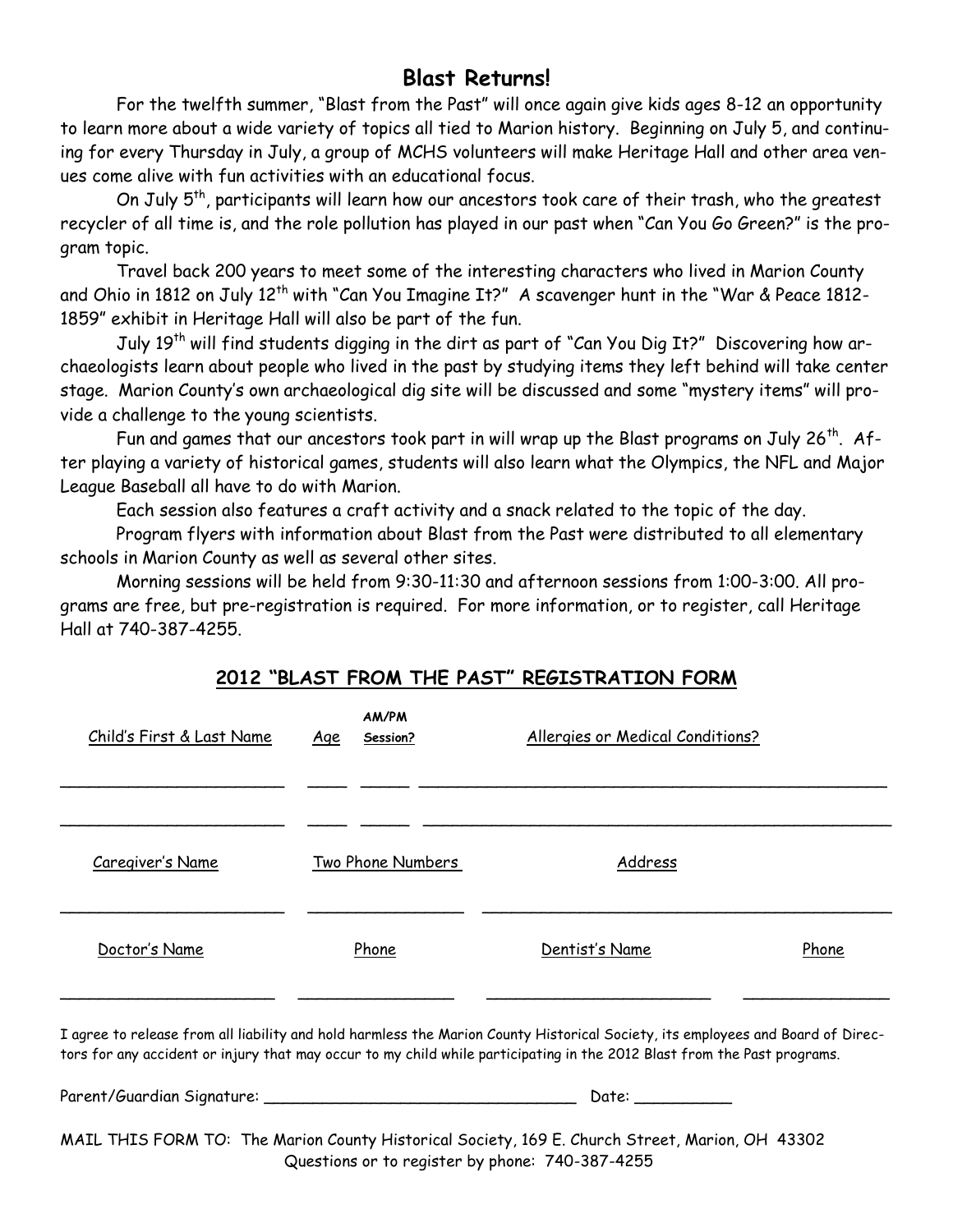# **What's new in the MCHS collections?** *Accessioned between* 12/22/2010 - 4/1/2011

Mary Ellen Withrow: Souvenir bag of shredded US currency with imprint "Mary Ellen Withrow, Treasurer, State of Ohio"; Framed photo of Mary Ellen with Hillary Clinton in the White House; Photo of Mary Ellen sent to Jack Telfer, 7- 21-1997

Larry DeYoung: Chair from the Columbus, Delaware & Marion interurban railroad believed to be from a "Red Bird" parlor car

Mary Ellen Holcomb Somerlot: Color photo of woman holding a WWII quilt made by Leona (Haynes) Holcomb (Quilt is in MCHS collections)

Jim Bauer: Mason jar with imprint "The Marion Jar, Mason's Patent Nov. 30th 1858"

Edith Keeler: Photos of Cara McKeever, Marion's first Girl Scout Leader & her troop, c. 1923

Stuart Koblentz: Photo of Mrs. John Schroeter and opera star John Melton

J. Scott Pickeral Jr.: Wooden chest filled with carpenter tools used by John Pickeral in the building of houses in Marion, c. 1860-1880.

Harry Dowler: Wooden table built by the father of Ed Hutchman for Home Federal Savings and Loan to use as a boardroom table c. 1960's

Joan Phalor: Photo of Company G, 4th Regiment, Ohio Volunteer Infantry

Diane M. Collins: Green glass bottle embossed "Marion Coca-Cola Bottling Co., Marion, Ohio"

Isabelle Howard: Weaving shuttle from Susquehanna Silk Mill, Watson Williams Mfg.

Carroll Neidhardt & Scott Crider: Framed watercolor of the Marion Brewing & Bottling Company; Copy of an ink engraving showing Gabler's Store in Waldo Village, Ohio; Key to the old Huber building on Greenwood Street

Dorothy Thew: Summer WAVES (Women Accepted for Emergency Service) WWII era U.S. Navy uniform

Bernie Borg: Homemade blender made by Carl Borg, c. 1940's

Ronald White: WW I gas mask with canister in khaki haversack

Robert Dombaugh: Wire rim glasses

Charlie Evers: "Kleinmaier Bros." wood shoeshine brush; Photo of the Ohio Air Tour, August, 1947: B&W photo of the "Wise Amateur Hour Final" held at the Palace Theater, March, 1941; B&W photo of the Marion Soap Box Derby,1947; B&W photo of the Marion, Ohio Christmas Parade, 1949; B&W photo of the sale of the first of the new issued Money Order stamps in the Marion Post Office, February 1, 1945; B&W photo of the Marion County Fair "Cooking Bee", 1950; B&W photo of a rally after a football game; B&W photo of the WMRN Press Box at Harding Stadium, Marion, Ohio, Nov. 5, 1943; B&W photo of the Glenwood School Choir, 1959

Richard E. & Barbara J. West: Black velvet hat with black ostrich feathers; Small brown hat box with "The Union" label

Mary Catherine Gillen: 1800's "Hair Book" with names of people and a piece of their hair

George E. Packer: U.S. Army hat with visor that belonged to George E. Packer, c. 1942

Mary Jo Stafford: Wire rim glasses

Albert Ward: Black velvet dress with belt

Virginia Howard: Black and silver toy electric stove, c.1930's; Green gym uniform from Harding High School with "Howard" embroidered on the back, c. 1940's

Mr. & Mrs. William Bates: Full length natural dark brown mink coat & black sheared beaver stole, both with labels from "Black Furs, Mt. Victory, Ohio"

George Kasotis: Mounted photo of Hopalong Cassidy

Margaret Selanders: Scrapbook with photos of Margaret Seleanders, Victor Micheal, Open Donithen, Florence Smith Schweinfurth, W.E. Selanders, Victor & Paul Micheal, Charlotte Matilda Hoke Donithen, Donithen family in front of their home, Waldo baseball team, other unidentified people.

Robin Wasson: U.S. Marine uniform, service medals, sword scabbard, insignias & other items of Dennis P. Wasson who served during the Vietnam era; Silver cuff links engraved with "Seabees" & their logo; Scottish uniform items representing the Kerr Clan of Scotland including a kilt, dress jacket, kilt hose, garter flashes, sporran (type of pouch worn with a kilt); small knife in sheath; hat, neckties, scarf, pipers belt, black & silver chain, Scottish Highland Dirk (dagger), kilt pin, sporran (kilt pocket), Royal Standard of Scotland Banner of the King of Scots.

*Please Note: If you donated an item and do NOT see it on this list, the item has not yet been accessioned. While we do our best to be prompt, our volunteer archival staff often work on other projects as well.*